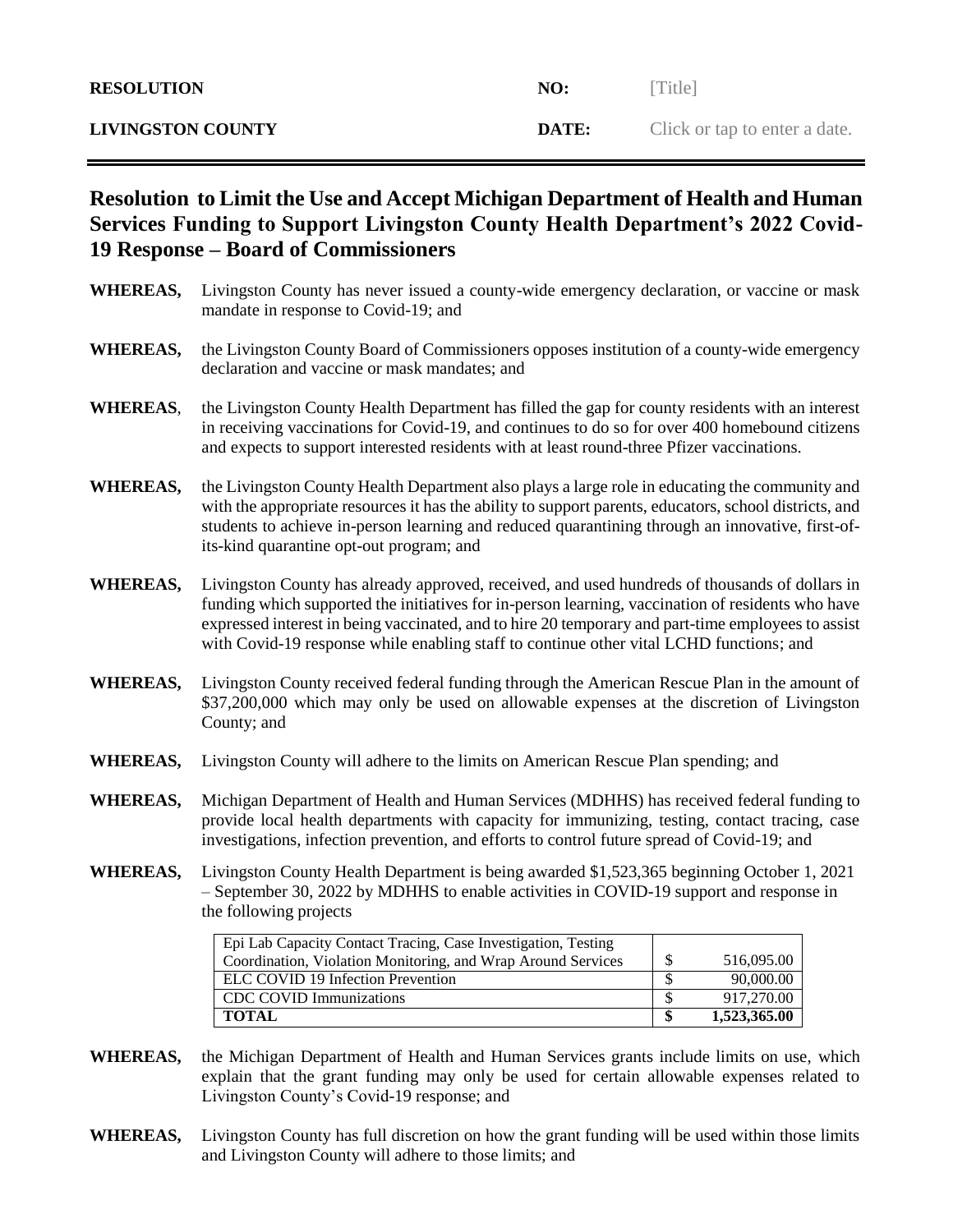RESOLUTION NO:

- **WHEREAS,** Livingston County has the understanding that great flexibility within those limits exists, wherein Livingston County is not required to spend the grant funding in a certain way, as it has elected to do with existing funding, but is only restricted from using the funding on certain unallowable expenses, which include advertising costs (other than efforts to educate the public regarding COVID-19 vaccine and vaccination), alcoholic beverages, building purchases, construction, and capital improvements, clinical care (non-immunization services), entertainment costs, fundraising costs, goods and services for personal use, honoraria, independent research, land acquisition, legislative/lobbying activities, interest on loans for the acquisition and/or modernization of an existing building, payment of bad debt and collection of improper payments, promotional and/or incentive materials, purchase of food/meals unless part of required travel per diem costs, and vehicle purchase; and
- **WHEREAS,** the Michigan Department of Health and Human Services may propose future amendments for the purpose of revising the funding or terms of the agreement, but Livingston County will retain complete discretion on how funding will be used within the allowable expenses and may at some time determine not to utilize the funding if certain strings are or become attached to said use, and the Livingston County Board of Commissioners is prepared to terminate the agreement if needed; and
- **WHEREAS,** the Livingston County Board of Commissioners does not condone the government overreach by the State of Michigan that was perpetrated over the last 18 months under the guise of public health, and will not condone or allow for such overreach in Livingston County, to the fullest extent possible; and
- **WHEREAS,** Livingston County respects the rights of all people, respects the freedoms of personal choice, and does not subscribe to any attempt by the State of Michigan to institute any rules, mandates, or alleged requirements that contravene the law; and
- **WHEREAS,** the funding will not be used to implement or enforce any public or private vaccine mandates; and
- **WHEREAS,** the Livingston County Health Department will only vaccinate a minor with the consent of a parent or guardian, **in the presence of** a parent or guardian; and
- **WHEREAS,** this award will be included in a separate 2022 agreement, available through the state reporting site E-Grams; similar to our 2022 Comprehensive Agreement and does not require a County match: and
- **WHEREAS,** any need for additional positions to be funded with this grant will be brought back to the Board under a separate resolution for approval at a later date.
- **THEREFORE BE IT RESOLVED** that the Livingston County Board of Commissioners hereby authorize an agreement with Michigan Department of Health and Human Services to immunize, conduct testing, tracing, case investigations, infection prevention, and enforcement for the COVID-19 pandemic in Livingston County, from October 1, 2021 through September 30, 2022, upon review of civil counsel.
- **BE IT FURTHER RESOLVED** that \$1,523,365 of federal funds be allocated to the Health Fund Account 221 to support the provisions of the Agreement authorized herein.